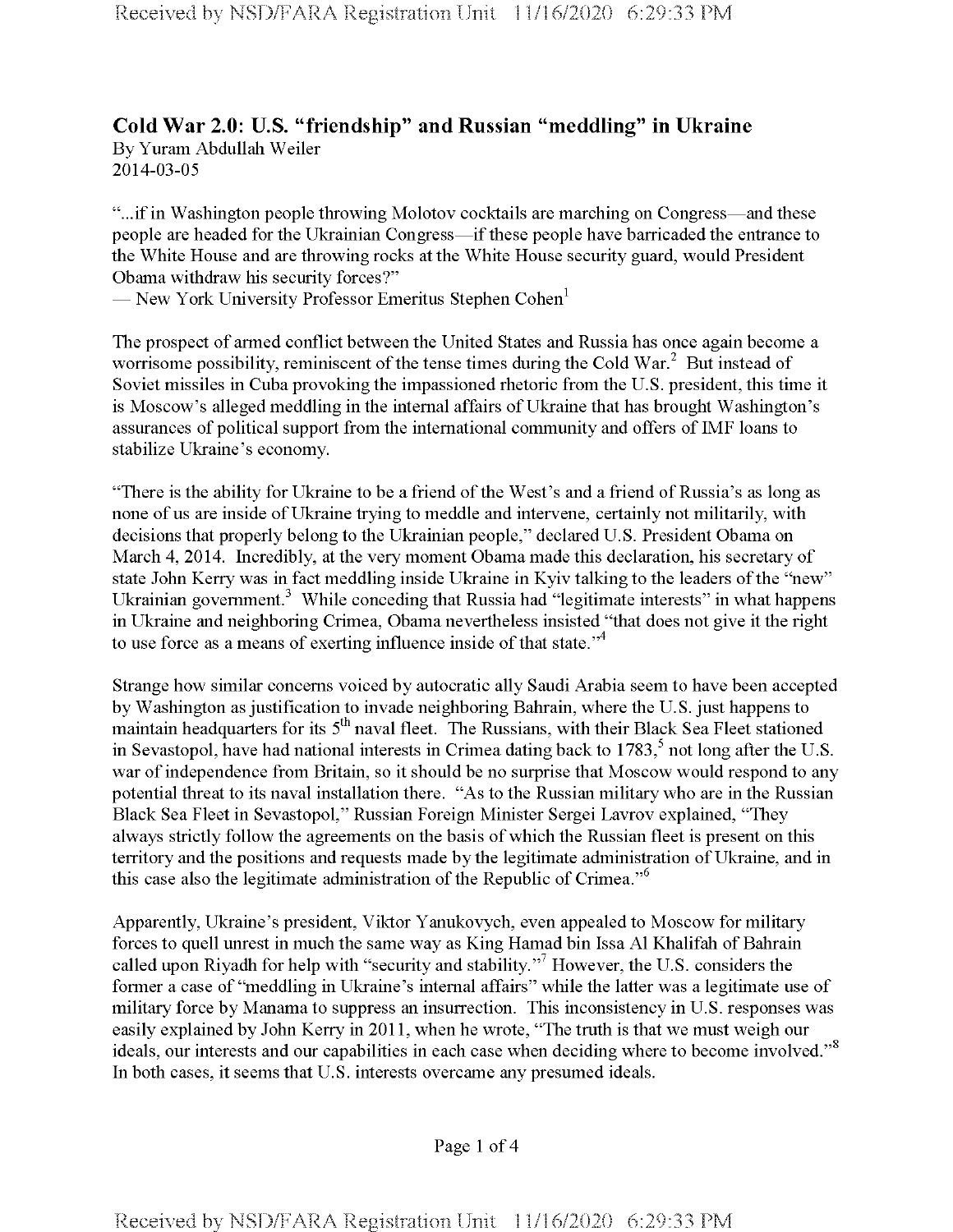Calling Moscow's military intervention in Ukraine a breach of international law,<sup>9</sup> Obama has threatened to isolate Russia by imposing economic sanctions, and, overlooking U.S. interventions in Iraq, Afghanistan, Libya and a long list of other countries, he has called upon the U.S. Congress to unite in preserving the principle that "no country has the right to send in troops to another country unprovoked." Arizona Republican Senator John McCain, who himself was in Kyiv last December along with Connecticut Democratic Senator Chris Murphy to urge on the opposition and gauge prospects for regime change,<sup>10</sup> blamed the defensive Russian military posturing on Obama, calling it the "ultimate result of a feckless foreign policy where nobody believes in America's strength any more."<sup>11</sup>

Evaluating the Ukraine crisis from a slightly different perspective, Russian President Vladimir Putin stated, "There can only be one assessment of what happened in Kyiv and Ukraine as a whole  $-$  this was an anti-constitutional takeover and armed seizure of power."<sup>12</sup> Blaming the U.S. for the chaos in Ukraine, Russian Foreign Ministry spokesman Aleksandr Lukashevich exclaimed, "As always in situations, provoked by rash and irresponsible actions by Washington, we stress: This is not our choice."<sup>13</sup> Pointing out these provocative actions, Business New Europe editor Ban Aris wrote, "U.S. officials were on the streets of Kyiv handing out cookies to the demonstrators. Imagine if the Russian foreign minister was on the streets with Occupy Wall Street handing out cookies at Zuccotti Park."<sup>14</sup> More to the point, NYU Professor Stephen Cohen accused Washington of plotting a coup d'état against the elected president of Ukraine.<sup>15</sup>

Let us briefly look at how the current predicament developed. While it is tempting to blame Ukraine President Viktor Yanukovych for the unrest due to his rejection of the EU Association Agreement on November 21, 2013, the problems that led to the recent protests go back much further. While Russia originally annexed Crimea in 1783, former Soviet Premiere Nikita Khrushchev precipitated the current Crimean confusion when in 1954 he presented the country to Ukraine as a gift to commemorate 300 years of Russia-Ukraine friendship dating back to the Treaty of Pereyaslav in 1654. After the Soviet Union disbanded, Crimeans voted for autonomy in January of 1991 but in December of that year, some 54% of them voted in support of independence for Ukraine. Russian President Boris Yeltsin referred the question of Crimean autonomy to the Ukrainian parliament, but the Crimeans took the initiative and declared their independence in May of 1994. Moscow, because of the presence of its Black Sea Fleet there, insisted that Sevastopol must remain a Russian city.<sup>16</sup>

By 1997, Russia and Ukraine had signed a treaty resolving the issue ofthe Black Sea Fleet. In 1998, Viktor Yushchenko was elected prime minister only to be dismissed in 2001 following a no-confidence vote in parliament. Seen as a reformer and a fighter against corruption, Yushchenko was favored by the opposition but this made him a target for powerful Ukrainian businessmen who desired closer ties with the EU and the west. Against a background of corruption charges facing then President Leonid Kuchma, which included the sale of Krivorizhstal, the country's largest steel producer, to a consortium that included his son-in-law, the western-backed "Orange Revolution" took place with the election of Viktor Yushchenko to the presidency in January  $2005$ <sup>17</sup>

Page 2 of 4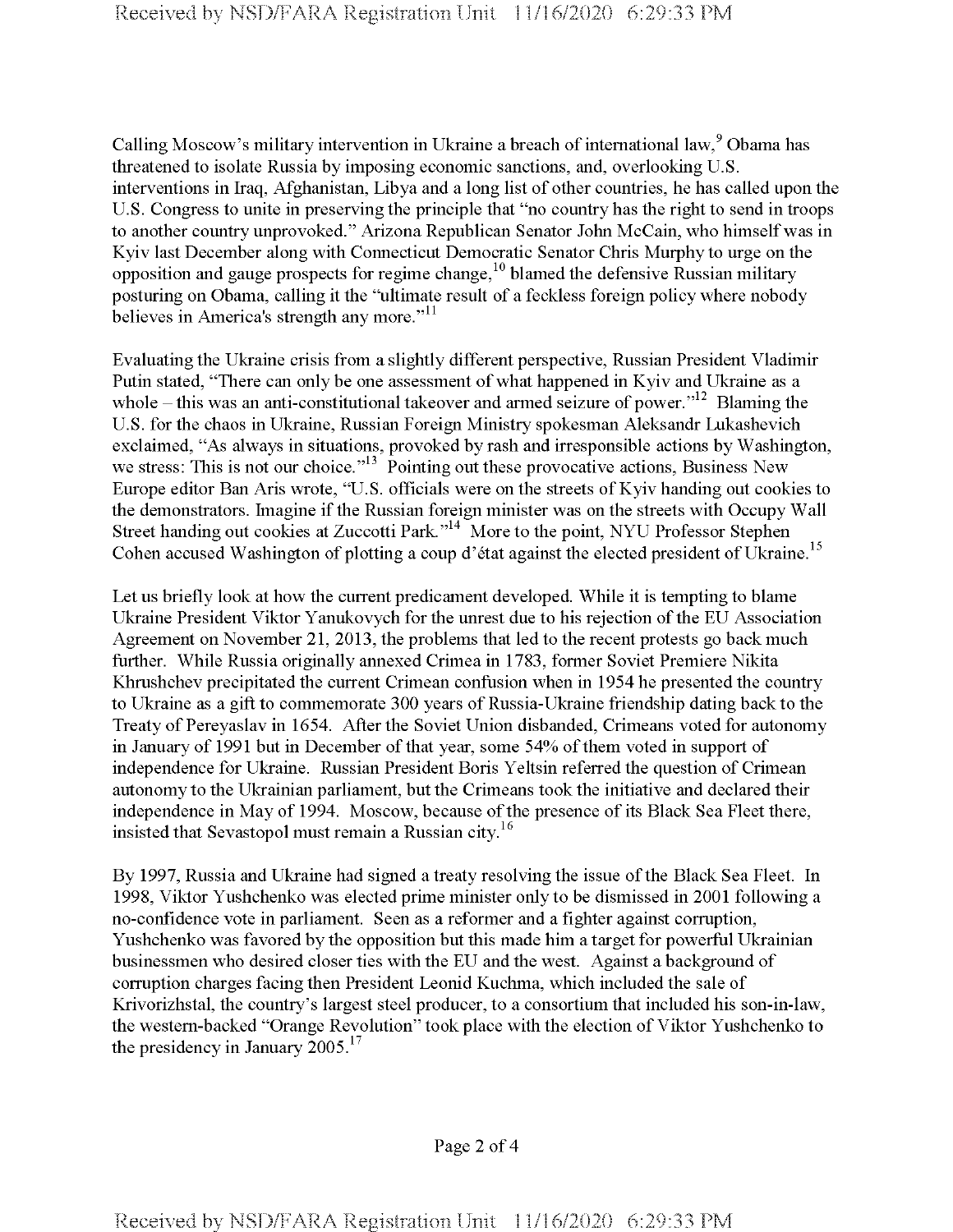After entering office, Yushchenko selected his rival to be prime minister, the glamorous revolutionary leader and wealthy gas entrepreneur, Yulia Tymoshenko, who is another key player in the Ukrainian political arena. Conflict between the two began almost immediately which led to her dismissal a year later only to be reappointed to the post again in December 2007, while Yushchenko's other rival, Viktor Yanukovych, filled the position from August 2006 until December 2007. The constant political shuffling and infighting between Yushchenko, Yanukovych and Tymoshenko arrested the political process, causing the Ukrainian economy to become hopelessly paralyzed following the 2008 global economic collapse. By 2010, Yushchenko was voted out of office, Yanukovych had become president, and in 2011, Tymoshenko was convicted of charges of abusing her power in a gas deal with Russia.<sup>18</sup> By May of the same year, the IMF suspended a \$15 billion loan as a result of the government's failure to institute certain "structural reforms," that is, austerity measures.<sup>19</sup>

While Ukraine had first indicated its desire to join the EU in 1994 and has signed at least <sup>11</sup> bilateral policy agreements with it toward that end, $2<sup>0</sup>$  leaders intimated that the EU Association Agreement would not be ratified unless President Yanukovych addressed concerns over what was termed a "stark deterioration of democracy and the rule of law," which included Yulia Tymoshenko's imprisonment.<sup>21</sup> Realizing that the EU deal would only yield some \$160 million to Ukraine over the next five years and that loan payments to the IMF required an even greater sum, Yanukovych decided to pull out of the EU agreement and sign on with Russia, which had offered him a \$15 billion cash package with an initial \$3 billion to be disbursed immediately. On the wisdom of Yanukovych's move, Aris commented, "Had Yanukovych accepted the EU deal, the country would have collapsed," $^{22}$  which, of course, was the U.S objective as part of its ongoing campaign to weaken Russia and encircle it with NATO military forces.<sup>2</sup>

Predictably, Washington was not pleased with Yanukovych's decision; hence the U.S. pushed for regime change in Kyiv causing Moscow to respond with military force. So because oftheir irresponsible actions in Ukraine and bellicose threats against Russia, the Potomac potentates have created what could be termed Cold War 2.0: a crisis of historic magnitude that may just lead to the nuclear confrontation, longed for by many of Washington's warmongers, if rashness prevails and Obama dispatches U.S. warships to the Black Sea.

## Endnotes

<sup>&</sup>lt;sup>1</sup> Jon Queally, "In Ukraine, Chaos and Violence Hide Nefarious Role of US," *Common Dreams*, February 20, 2014, accessed March 5, 2014, https://www.commondreams.org/headline/2014/02/20-3.

 $2$  Karen DeYoung, "Ukraine crisis resurrects Cold War ghosts as U.S. warns Russia, Poland appeals to NATO," *Washington Post,* March 3, 2014, accessed March 4, 2014, http://www.washingtonpost.com/world/nationalsecurity/sanctions-on-russia-highlv-likelv-if-it-doesnt-withdraw-from-ukraine-state-deptsavs/2014/03/03/d4d3885a-a300-l Ie3-84d4-e59b 1709222c storv.html.

<sup>&</sup>lt;sup>3</sup> Jen Psaki, "Secretary Kerry's Travel to Kyiv," Office of the Spokesperson, U.S. State Department, March 2, 2014, accessed March 4, 2014, http://ukraine.usembassy.gov/statements/kerry-kyiv-03022014.html.

<sup>4</sup> Barack Obama, "Remarks by the President Announcing the FY2015 Budget," *Office ofthe Press Secretaiy,* The White House, March 4, 2014, accessed March 4, 2014, http://www.whitehouse. gov/the-pressoffice/2014/03/04/remarks-president-announcing-fv2015-budget.

<sup>5</sup> "All Warships ofthe Russian Black Sea Fleet from 1783 to present day," *Black Sea Fleet,* 2014, accessed March 4, 2014, http://flot.sevastopol.info/eng/ship/index.html.